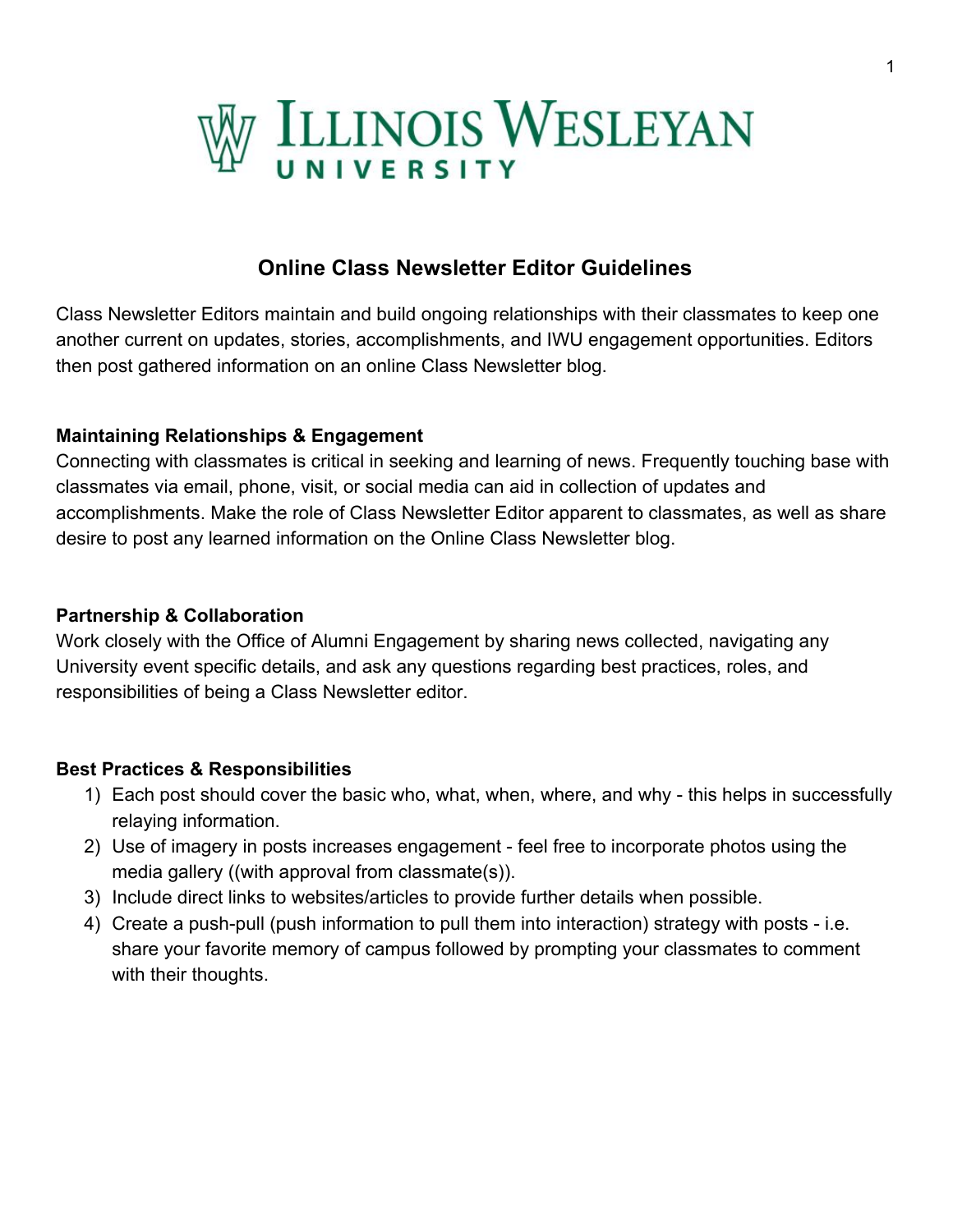# **Online Class Newsletter Editor Guidelines (cont'd)**

### **Best Practices & Responsibilities (cont'd)**

- 5) If there is a Facebook Group for the class, contact the owner of the group to discuss ways to partner and cross-promote content from both online spaces. Always get approval from the person who the news is about before posting on Class Newsletter blog
- 6) Frequently review Illinois Wesleyan University's website and the Alumni pages to gather news, information, events, and other content to repost on the blog.
- 7) Be sure to receive alumni communications including monthly e-newsletter and Campus Weekly emails for content to repost on the blog.
- 8) Make a concerted effort to post and encourage participation with the University through various volunteer opportunities to assist current students.
- 9) Stay up-to-date on the various alumni programs, events, and opportunities for alumni to be sure to share in the newsletter.
- 10) Participate in conference calls and other activities with the Class Newsletter Chair and University staff as scheduled.

### **Blog Post Suggestions:**

#### **January**

- Happy New Year encourage comments for upcoming year and resolutions.
- Promote nominating a fellow titan for an alumni award.

#### **February**

- Post a nostalgic photo of campus from the winter prompt a question fora favorite winter memory at IWU.
- Valentine's Day encourage sharing of love stories formed on campus
- "Double the Love" February is matching gift month encourage classmates to make a gift and double their impact by seeing if their employer matches charitable giving.

#### **March**

- Call for Titan Alumni Ambassadors encourage your classmates to consider being an Ambassador to recruit the best and brightest students to IWU.
- Encourage classmates to share their Titan experience with young people in their circle family, friends, etc.